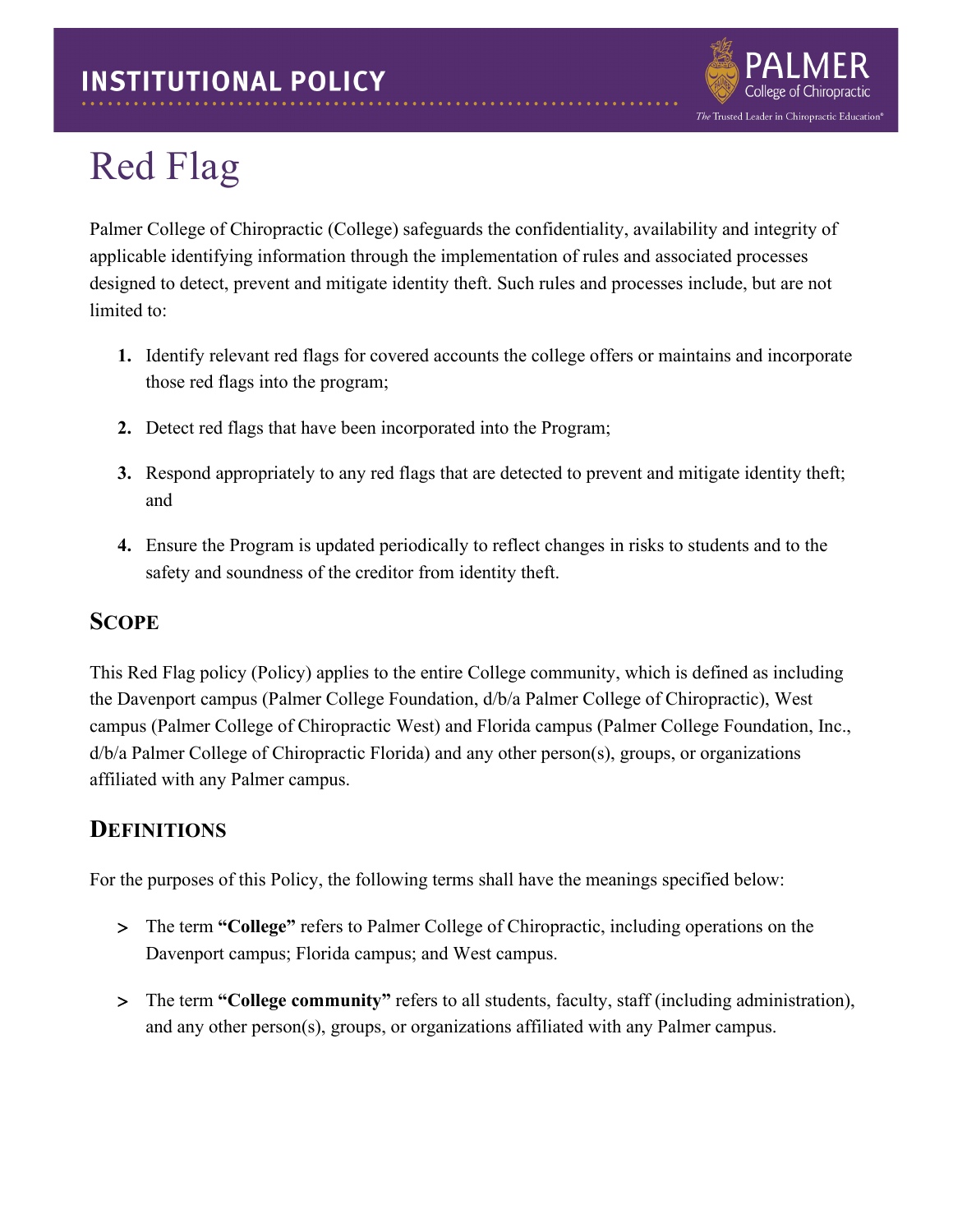- > The term **"covered account"** refers to:
	- **1.** An account that a creditor offers or maintains, primarily for personal, family or household purposes that involves or is designed to permit multiple payments or transactions. Covered accounts include utility accounts; and
	- **2.** Any other account that the creditor offers or maintains for which there is a reasonably foreseeable risk to customers or to the safety and soundness of the creditor from identity theft, including financial, operational, compliance, reputation or litigation risks.
- > The term **"credit"** means the right granted by a creditor to a debtor to defer payment of debt or to incur debts and defer its payment or to purchase property or services and defer payment therefore.
- > The term **"creditor"** means any person who regularly extends, renews, or continues credit; any person who regularly arranges for the extension, renewal, or continuation of credit; or any assignee of an original creditor who participates in the decision to extend, renew or continue credit.
- > The term **"debtor"** means any person who owes a creditor; or any person who has the obligation of paying a debt.
- > The term **"identifying information"** is any name or number that may be used, alone or in conjunction with any other information, to identify a specific person, including: name, address, telephone number, Social Security number, date of birth, government issued driver's license or identification number, alien registration number, government passport number, employer or taxpayer identification number, unique electronic identification number, computer's Internet Protocol (IP) address, or routing code.
- > The term **"identity theft"** means fraud committed or attempted using the identifying information of another person without authority.
- > The term **"red flag"** means a pattern, practice or specific activity that indicates the possible existence of identity theft.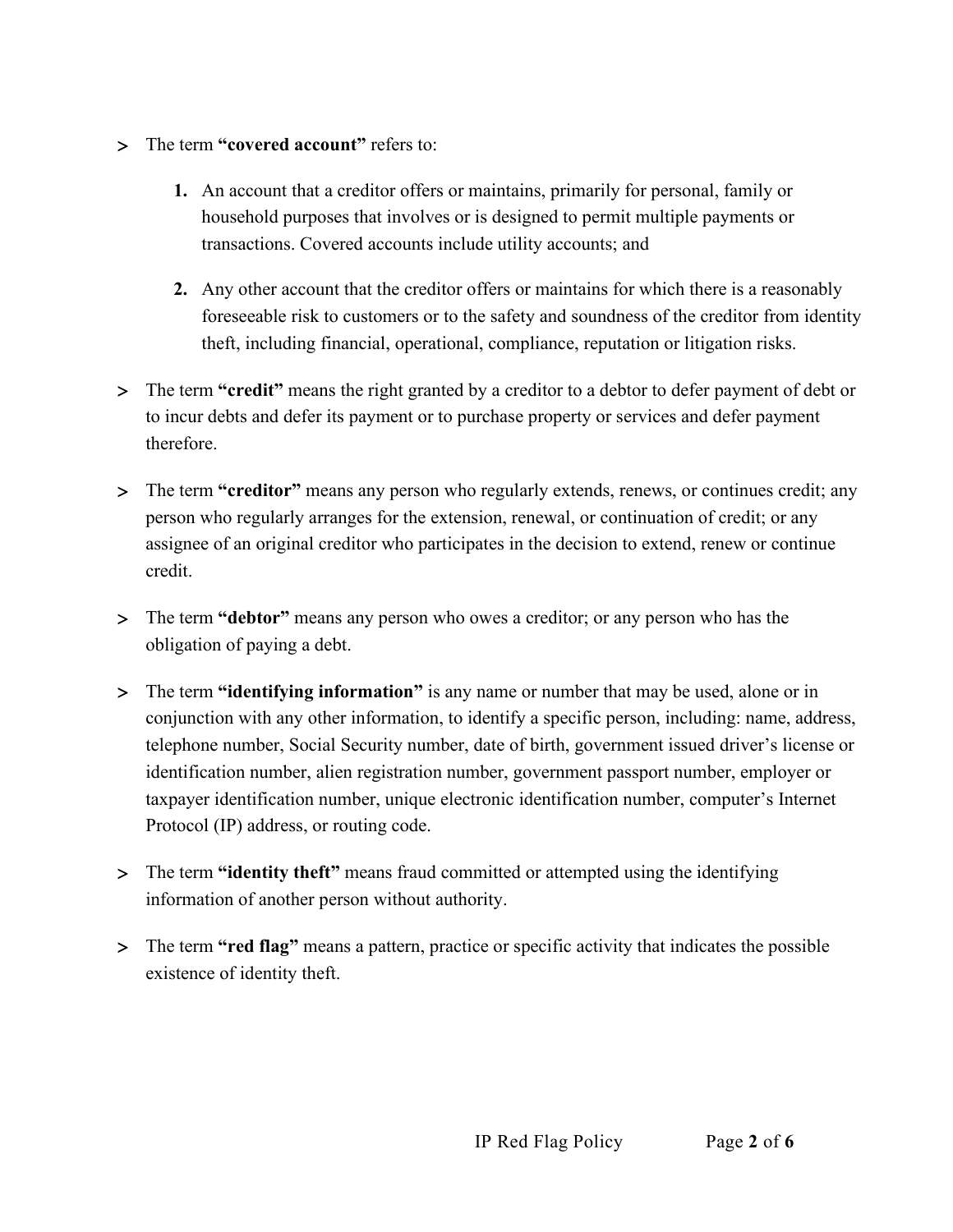#### **ADMINISTRATIVE RULES**

#### **Identity Theft Prevention Program**

## **1. PERSONNEL MANAGING STUDENT OR PATIENT FINANCIAL RECORDS SHOULD LOOK FOR:**

- **a)** Inconsistencies in the information the consumer gives you; date of birth differs from SSA issuance tables.
- **b)** An address, phone number, or other personal information that has been used on an account you know to be fraudulent.
- **c)** A false address, an address for a mail drop or a invalid phone number.
- **d)** A Social Security number used by someone else.
- **e)** An address or telephone number that has is used by many other people with active or past accounts.
- **f)** A person who omits required information on an application and does not respond to notices that the application/transaction is incomplete.

#### **2. SIGNS OF SUSPICIOUS ACCOUNT ACTIVITY:**

- **a)** Soon after you're notified of a change of address, you're asked to add users to the account.
- **b)** Mail that is sent to the consumer is returned repeatedly as undeliverable although transactions continue to be conducted on the account.
- **c)** You receive information that the customer is not receiving their account statements in the mail.
- **d)** You receive information about unauthorized charges to the account.

#### **3. DETECTING RED FLAGS:**

**a)** New accounts: Verify the identity of the person who is opening a new account. Reasonable procedures may include getting a name, address, and identification number and, for in-person verification, checking a current government issued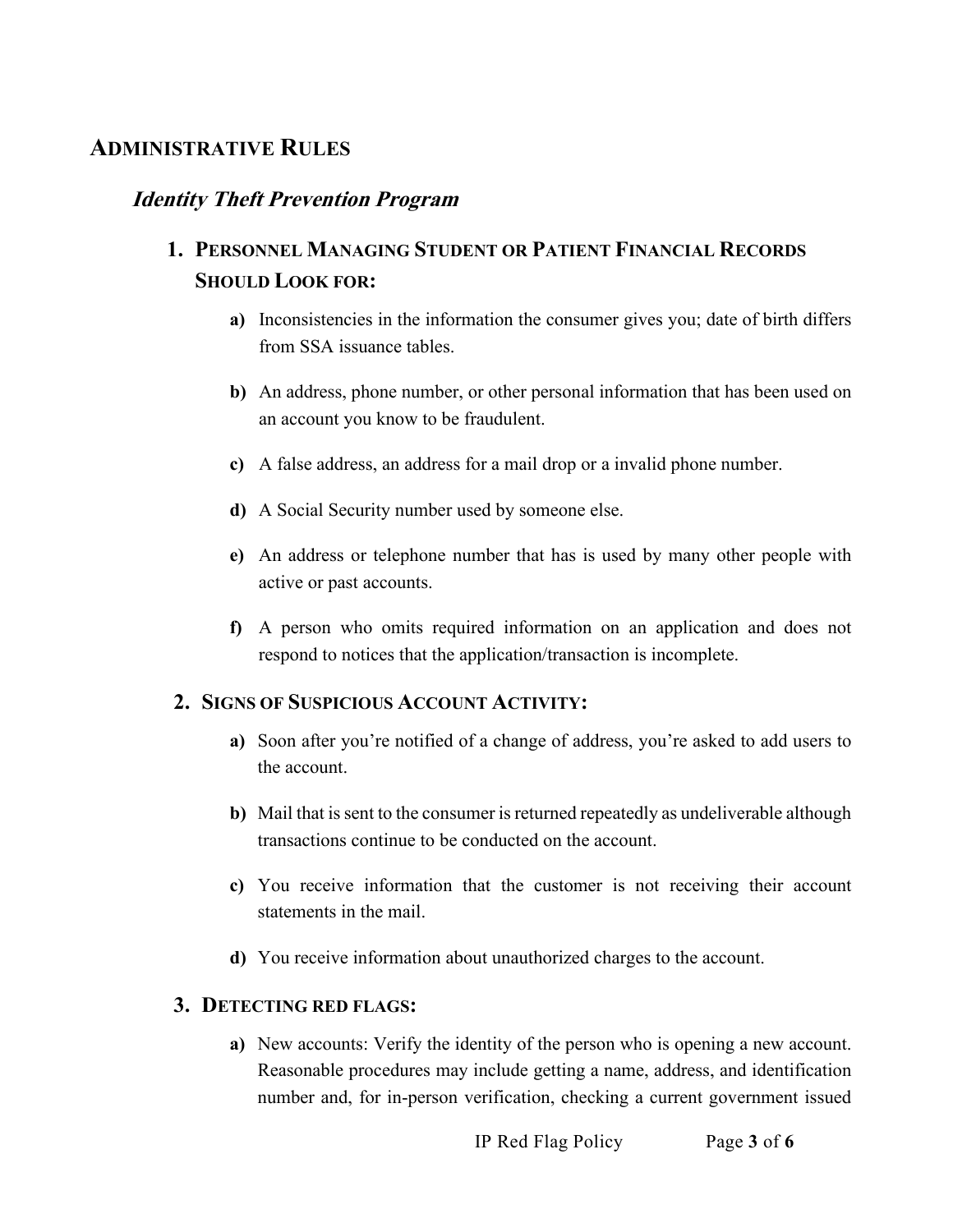identification card, such as a driver's license or passport.

**b)** Existing accounts: Include reasonable procedures to authenticate customers (confirming that the person you're dealing with really is your customer), monitor transactions and verify the validity of change-of-address requests.

#### **4. PREVENTING OR MITIGATING IDENTITY THEFT**

- **a)** Monitor a covered account for evidence of theft.
- **b)** Determine if a response is warranted under the particular circumstance and the extent of that response.
	- Consider contacting a consumer if you suspect illegal activity.
	- i. If there has been suspicious activity, consider closing the account and opening a new one.
	- iii. Consider notifying law enforcement

#### **Oversight of the Program**

Responsibility for developing, implementing and updating this Program lies with the Vice Chancellor for Administration and the Senior Director of Financial Affairs. The Senior Director of Financial Affairs will be responsible for the Program administration, for ensuring appropriate training of College employees on the Program, for reviewing any employee reports regarding the detection of red flags and the steps for preventing and mitigating identity theft, determining which steps of prevention and mitigation should be taken in particular circumstances and considering periodic changes to the Program.

## **Updating the Program**

This Program will be periodically reviewed and updated to reflect changes in risks to students and patients and the soundness of the College from identity theft. Annually, the Senior Director of Financial Affairs will consider the College's experiences with identity theft, changes in identity theft methods, changes in identity theft detection and prevention methods, changes in types of accounts the College maintains and changes in the College's business arrangements with other entities. After considering these factors, the Senior Director of Financial Affairs will determine whether changes to the Program, including the listing of red flags, are warranted. If warranted, the Director of Senior Director of Financial Affairs will update the Program.

IP Red Flag Policy Page **4** of **6**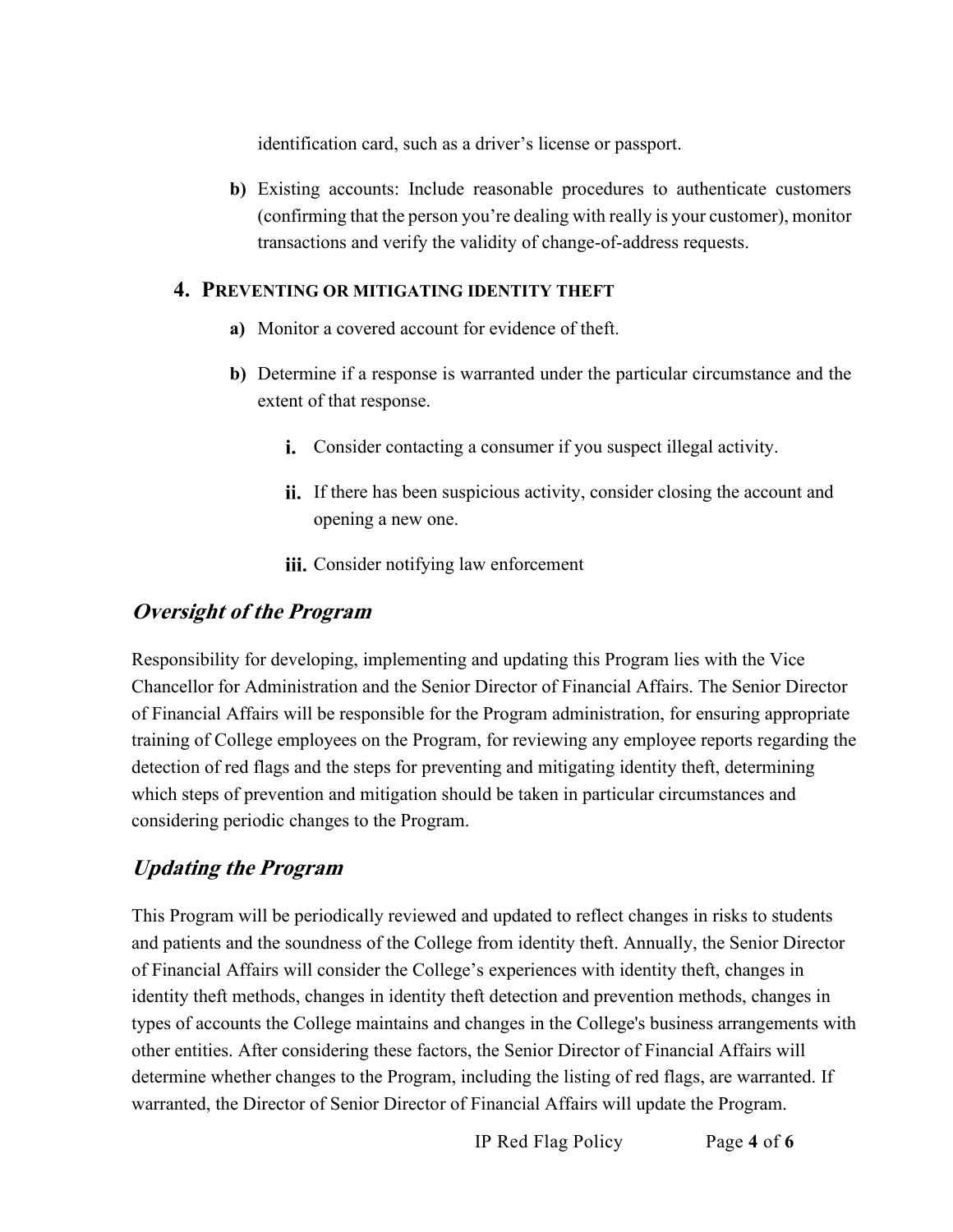## **Employee Training**

College employees who are responsible for implementing the Program shall be trained either by or under the direction of the Senior Director of Financial Affairs in the detection of red flags, and the responsive steps to be taken when a red flag is detected.

#### **Oversight of Service Provider Arrangements**

The College shall take steps to ensure that the activity of a service provider is conducted in accordance with reasonable policies and procedures designed to detect, prevent and mitigate the risk of identity theft whenever the College engages a service provider to perform an activity in connection with one or more covered accounts.

## **STANDARD INSTITUTIONAL POLICY PROVISIONS**

Institutional policies are supplemented by provisions that are applicable to all institutional policies. It is the responsibility of all employees and students to know and comply with these standards.

> [Standard Provisions Applicable to All Institutional Policies](http://www.palmer.edu/uploadedFiles/Pages/Students/Resources_and_Offices/Handbook_and_Policies/_pdf/Standard-Provisions-Applicable-to-All-Institutional-Policies.pdf)

# Additional Information

## **ASSOCIATED POLICIES, PROCESSES AND/OR PROCEDURES**

This Policy is supplemented below. It is the responsibility of all employees and students to know and comply with policies and procedures as supplemented.

## **POLICIES**

 $> N/A$ 

## **PROCESSES AND/OR PROCEDURES**

 $> N/A$ 

## **FORMS/INSTRUCTIONS**

Email the staff listed under the Contacts section to request any form listed in this section.

> Red Flag Reporting Form